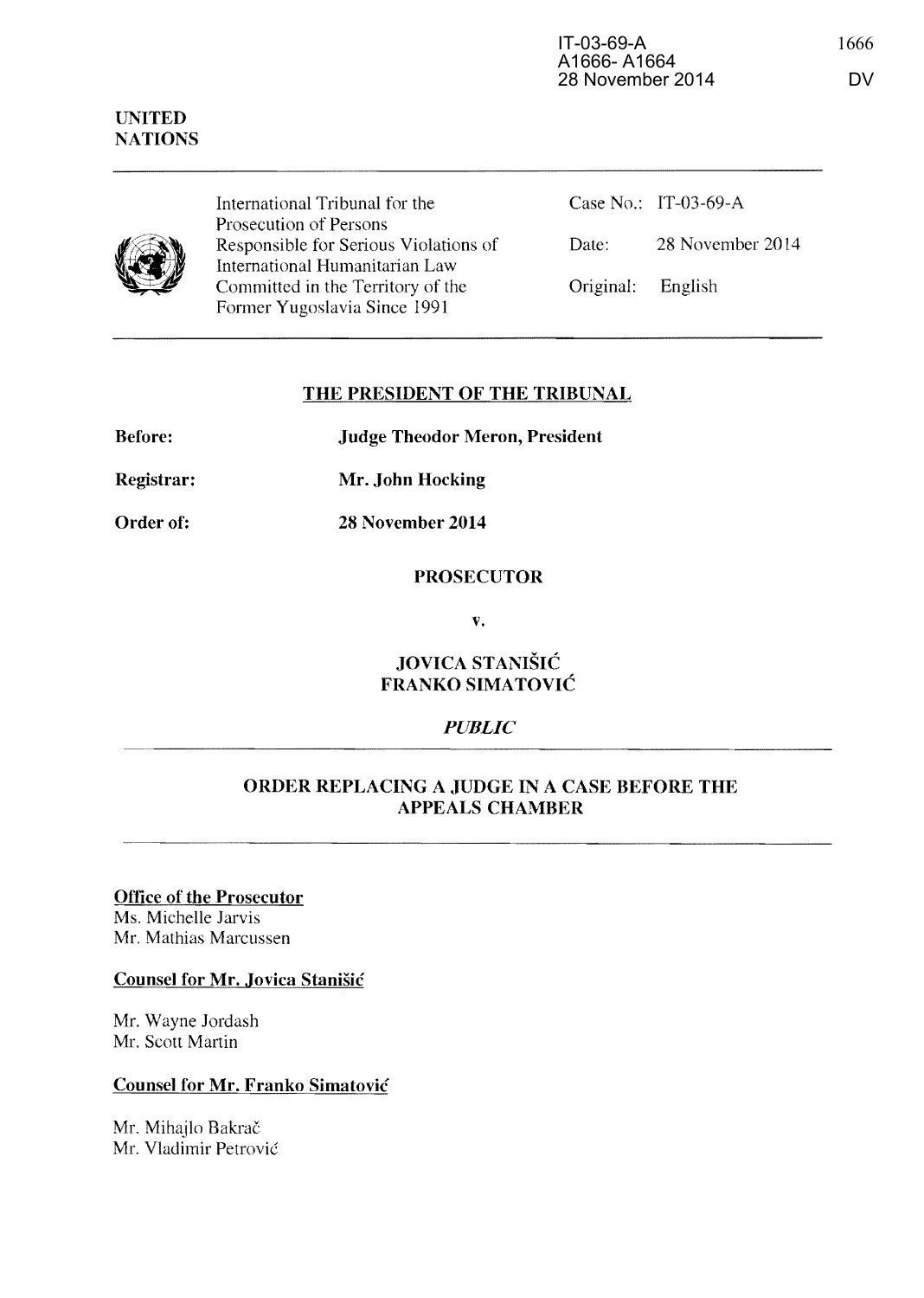**I, THEODOR MERON,** President of the International Tribunal for the Prosecution of Persons Responsible for Serious Violations of International Humanitarian Law Committed in the Territory of the former Yugoslavia since 1991 ("Tribunal");

**NOTING** the "Order Assigning Judges to a Case Before the Appeals Chamber", filed on 3 July 2013;

**NOTING** the "Order Replacing a Judge in a Case Before the Appeals Chamber", filed on 16 December 2013;

**CONSIDERING** Articles 12 and 14 of the Statute of the Tribunal and Rule 108 of the Rules of Procedure and Evidence of the Tribunal ("Rules");

**CONSIDERING** that pursuant to Rule 19(A) of the Rules, the President of the Tribunal shall coordinate the work of the Chambers;

**NOTING** the composition of the Appeals Chamber of the Tribunal as set out in document *IT/2631Rev.* 7, issued on 16 December 2013;

**CONSIDERING** the appeal management and case distribution needs of the Tribunal;

**HEREBY ASSIGN,** effectively immediately, Judge Arlette Ramaroson to replace Judge Khalida Rachid Khan on the Bench seised of the present case; and

**HEREBY ORDER** that the Bench in *Prosecutor v. Jovica Stanišić and Franko Simatović*, Case No. IT-03-69-A, shall be composed as follows:

Judge Fausto Pocar, Presiding Judge Cannel Agius Judge Liu Daqun Judge Arlette Ramaroson Judge Koffi Kumelio A. Afande

 $\mathbf{1}$